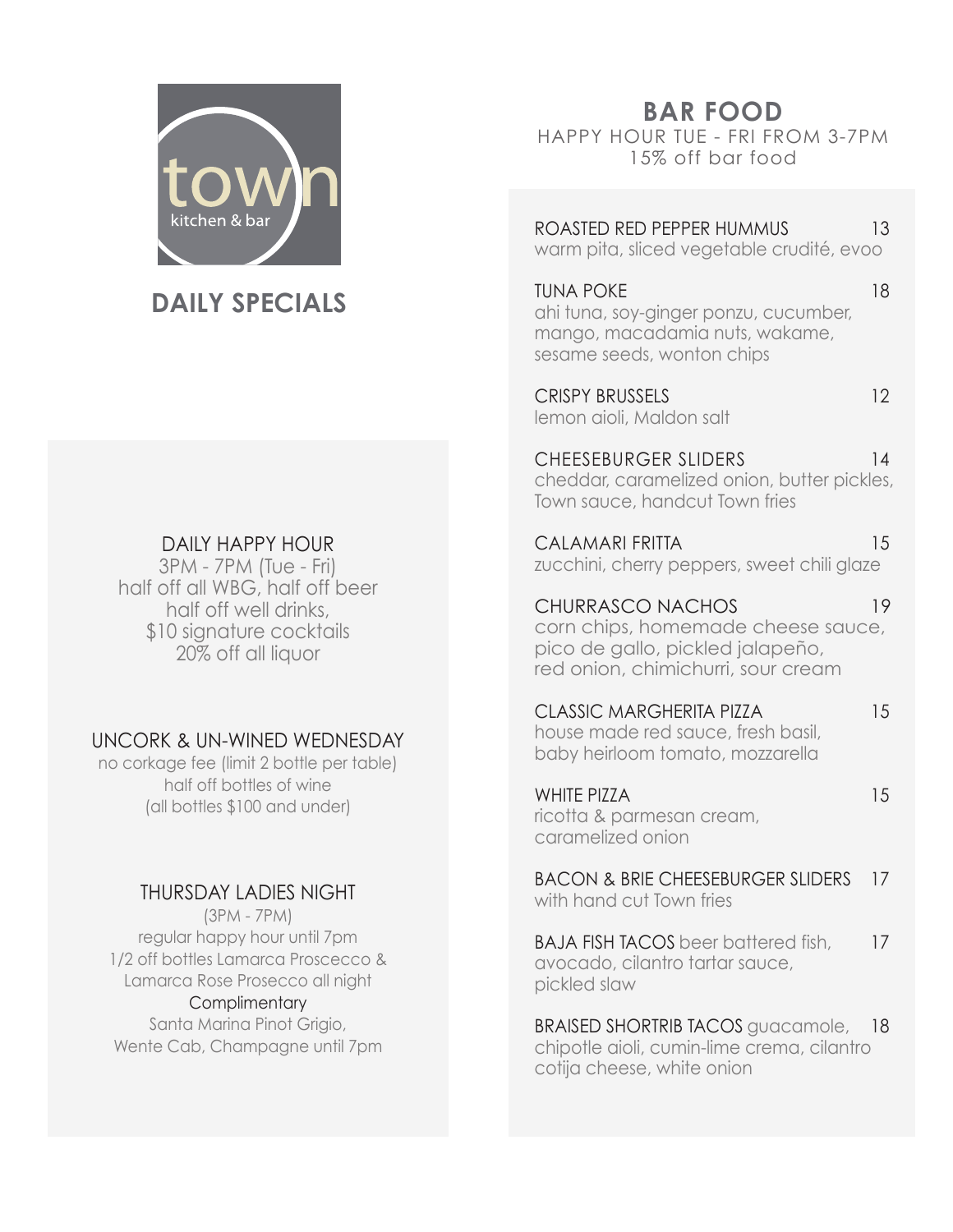# **SIGNATURE CONCOCTIONS**

(All Cocktails 15)

### PEACHY BREEZE

 Grey goose peach & rosemary, lime juice, grapefruit juice, rosemary, eldeflower, Q club soda

#### WATERMELON SUNRISE

 Grey goose watermelon & basil, watermelon juice, lime juice, Q club soda

### RICHARD'S LIBATION

 Hendrick's gin, strawberry & basil syrup, lemon juice, Q club soda, basil leaf

APEROL SPRITZ Aperol, prosecco, Q club soda, lemon

### ST. GERMAINE SPRITZ

 St. Germaine liqeuer, prosecco, Q club soda, lemon

### OUT OF TOWN MULE

 Titos Handmade Vodka, Q ginger beer, fresh lime juice

### TOWNTINI

 Citrus Vodka, triple sec, pineapple juice, cranberry juice, lemon twist

### TOWN LYCHEE MARTINI

 Spring 44 Vodka, elderflower liqueur, triple sec, fresh lychee puree

### MEXICAN MULE

 Espolón blanco, fresh lime juice, Q ginger beer, lime

## OLD FORESTER OLD FASHIONED

 Old Forester bourbon, Angostura's & orange bitters, old fashion syrup, orange, cherry, big cube

# **CRAFT COCKTAILS**

(All Cocktails 17)

#### SMOKEY & THE BANDIT

 Bruxo mezcal, passion fruit, lime, agave, spicy Bitters

#### STRAWBERRY SUNSET

 Hennessy, Grand Marnier, strawberry-basil Syrup

#### NOTORIOUS V.I.C

 Harry Blu's Local Vodka, ginger liquor, fresh lemon juice and cucumber, topped with soda water

#### SOUTHERN SMASH

 Redemption bourbon, watermelon juice, fresh lemon juice, simple syrup

## **OLD FASHION LIST**

(All Cocktails 17)

#### BIG PAPA

 Papas Pilar butterscotch Rum, old fashion syrup, orange & chocolate bitters, garnished with a chocolate orange

#### CUBAN OLD FASHION

 Zacapa 23 rum, old fashion Syrup, espresso, orange & chocolate Bitters

#### MEZCAL OLD FASHION

 reposado tequila, mezcal, Saint Germain, agave, orange & chocolate bitters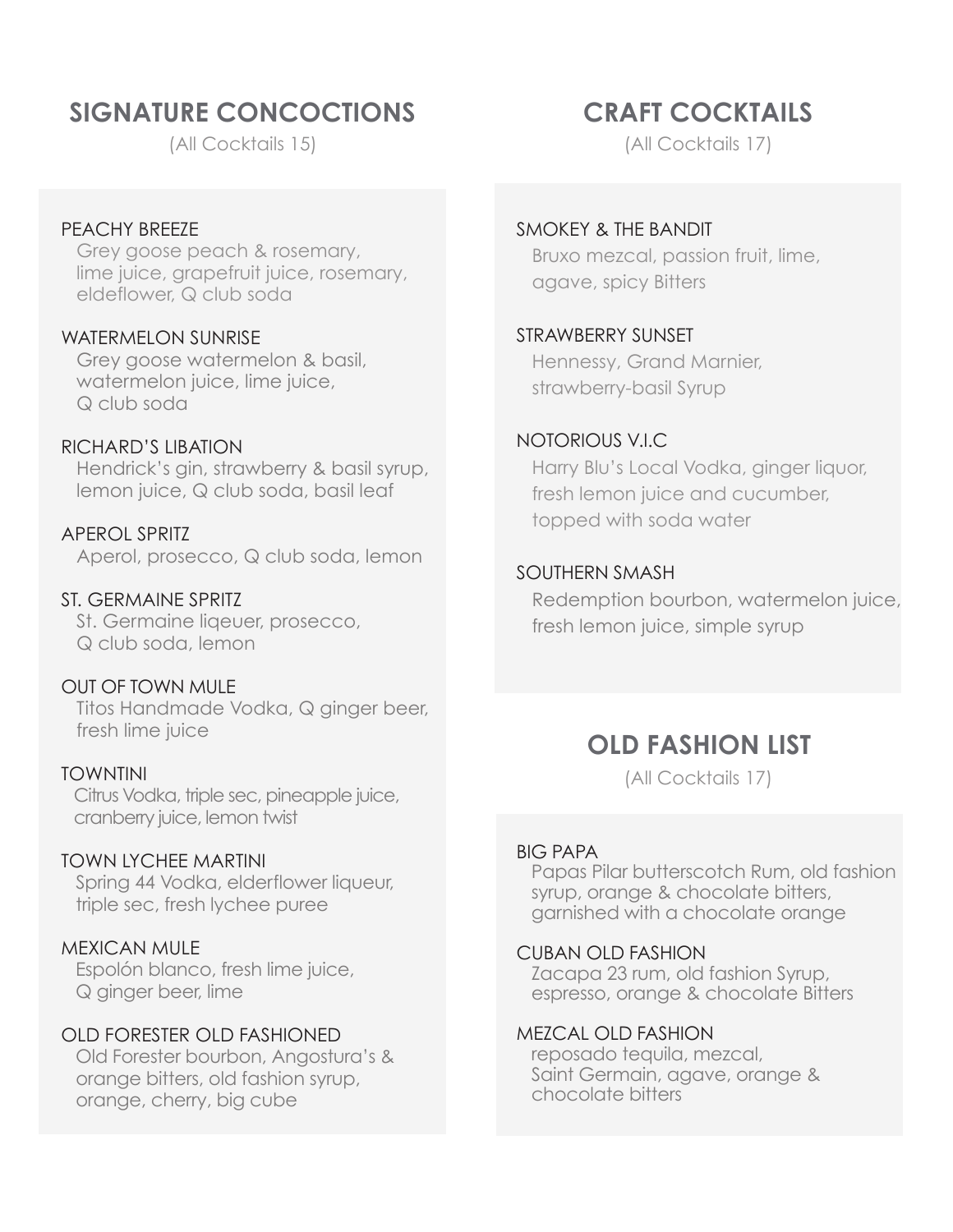# **AMERICAN** *WHISKEY|BOURBON*

| ANGELS ENVY or ENVY RYE               | 2() |
|---------------------------------------|-----|
| <b>BASIL HAYDEN BOURBON &amp; RYE</b> | 16  |
| <b>BULLEIT OF RYE</b>                 | 14  |
| <b>MAKERS MARK</b>                    | 14  |
| WOODFORD RESERVE or RYE               | 1.5 |
|                                       |     |

## **JAPANESE WHISKEY**

| YAMAZAKI 12 YEAR      | $\Delta()$ |
|-----------------------|------------|
| <b>HIBIKI HARMONY</b> | 35         |
| SUNTORY TOKI          | 14         |

# **SCOTCH BLEND|SINGLE MALT**

| CHIVAS 12, 18, 25 YEAR | 12/18/25 |
|------------------------|----------|
| MACALLAN 12            | 16       |
| OBAN 14 YEAR           | .30      |
| THE BAIVENIE 14        | -25      |

## **TEQUILA**

|                       | BLANCO REPO AÑEJO |    |    |
|-----------------------|-------------------|----|----|
| <b>CASAMIGOS</b>      | $\frac{1}{4}$     | 16 | 18 |
| <b>CAZADORES</b>      | 14                | 16 | 18 |
| <b>DON JULIO</b>      | 14                | 16 | 18 |
| PATRÓN                | 14                | 16 | 18 |
| ESPOLÓN               | 14                |    |    |
| <b>MILAGRO</b>        | 14                |    |    |
| <b>CASA DRAGONES</b>  | 20                |    |    |
| MIJENTA               | 16                |    |    |
| <b>CINCORO</b>        |                   | 30 |    |
| <b>CLASE AZUL</b>     | 32                | 35 |    |
| <b>DON JULIO 1942</b> |                   |    |    |

## **MEZCAL**

| <b>BRUXO EDICIÓN X</b> |     |
|------------------------|-----|
| <b>RECUERDO</b>        |     |
| CASAMIGOS              | .30 |

## **DRAFT BEERS**

| <b>LOST CITY BREWING, LEMONGRASS</b><br><b>BELGIUM BLONDE</b><br>MIAMI, FI 6.4% abv (12 oz.) |  |
|----------------------------------------------------------------------------------------------|--|
| <b>LOST CITY BREWING OLETA IPA</b><br>Miami, FI 6.9% abv (12 oz.)                            |  |

TARPON RIVER, INZANE LAGER 7 Fort Lauderdale, FL 5.1% abv (16 oz.)

# **BEER BOTTLES & CANS**

| <b>BELL'S OBERON AMERICAN PALE</b><br>Comstock, MI 5.8% abv (16 oz can.) | 7 |
|--------------------------------------------------------------------------|---|
| BELL'S TWO HEARTED ALE, IPA<br>Comstock, MI 7% abv (12oz. can)           | 7 |
| <b>CORONA EXTRA LAGER</b><br>Mexico 4.6% abv (12oz.)                     | 6 |
| <b>GUINESS DRAUGHT STOUT</b><br>Ireland 5% abv (12oz.)                   | 7 |
| <b>HEINEKEN EURO PALE</b><br>Miami, FI 5% abv (12 oz.)                   | 6 |
| <b>MILLER LITE PILSNER</b><br>Milwaukee, WI 4.2% abv (12oz.)             | 5 |
| <b>MIA TOURIST TRAPPE</b><br>Miami, FL 10% abv (12oz. can)               | 8 |
| STELLA ARTOIS<br>Belgium (5% abv)                                        | 7 |
| <b>STONE IPA</b><br>Escondido, CA 6.9% abv (12 oz. can)                  | 7 |
| WYNWOOD BREWING LA RUBIA BLONDE<br>Miami, FL 5% abv (12oz.)              | 6 |